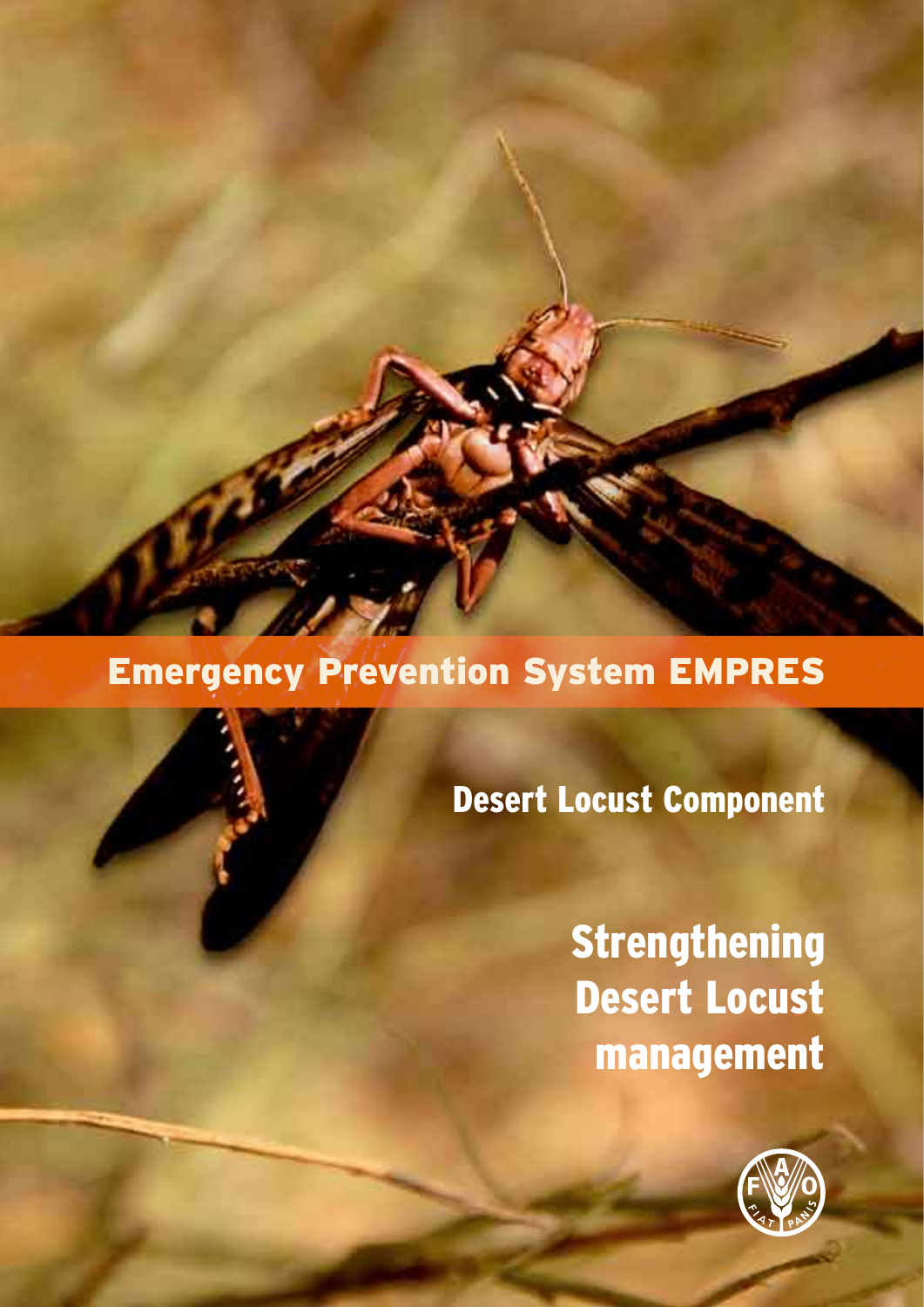# **FAO's response to the Desert Locust problem**

Because of the nature of the Desert Locust problem – long periods of recession followed by explosive growth in locust populations, rapid migration and widespread threat to crops – FAO has evolved a three-pillar approach to assisting affected countries.

### **Strengthening national capacity**

Emergency Prevention System for Transboundary Animal and Plant Pests and Diseases (EMPRES), established in 1994, is FAO's development arm for Desert Locust control. Its programme strengthens early warning, early reaction and research through work with national locust control units and plant protection services. Eventually these EMPRES activities will be taken over by the regional locust commissions. This brochure describes in detail the work of EMPRES.

### **Locust commissions**

There are three regional locust commissions, covering Northwest and West Africa (CLCPRO), the Red Sea countries (CRC) and Southwest Asia (SWAC). Their task is to build national capacities, provide training, encourage survey and control operations and assist in coordinating locust campaigns. The commissions, which are administered by FAO with secretariats in Algiers, Cairo and Rome, meet annually and are funded by the concerned countries. In addition, FAO is advised by the Desert Locust Control Committee (DLCC), composed of affected countries, donors and other agencies, on Desert Locust management, training and information issues.

### **Monitoring and emergency response**

FAO's Locust and Other Migratory Pests Group, based at the Organization's headquarters in Rome, monitors Desert Locust activity in 30 countries. Within the Group, the Desert Locust Information Service (DLIS) receives field reports on locust numbers and movements from affected countries, which it combines with satellite and historic data to forecast locust activity and warn countries. It publishes bulletins, alerts and updates.

During emergencies, the Group expands to become the Emergency Centre for Locust Operations (ECLO), which coordinates locust control campaigns by informing the international community about the locust situation, launching appeals for international assistance and procuring and organizing delivery of pesticides, equipment and technical assistance.

#### **Contact**:

Locust and Other Migratory Pests Group

Food and Agriculture Organization of the United Nations 00100 Rome, Italy eclo@fao.org www.fao.org/ag/locusts